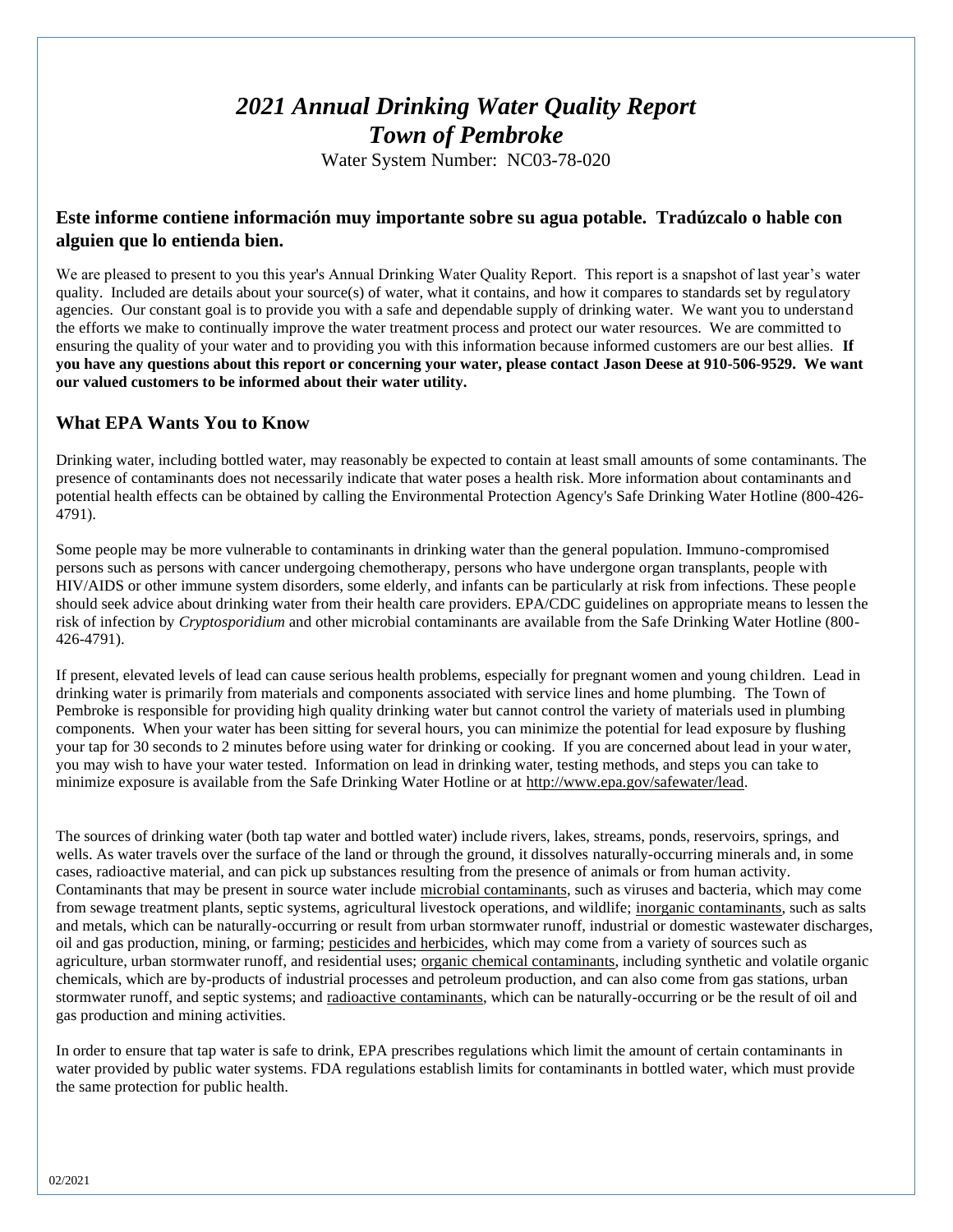# **When You Turn on Your Tap, Consider the Source**

The water that is used by this system is ground water from wells located in the town limits.

# **Source Water Assessment Program (SWAP) Results**

The North Carolina Department of Environmental Quality (DEQ), Public Water Supply (PWS) Section, Source Water Assessment Program (SWAP) conducted assessments for all drinking water sources across North Carolina. The purpose of the assessments was to determine the susceptibility of each drinking water source (well or surface water intake) to Potential Contaminant Sources (PCSs). The results of the assessment are available in SWAP Assessment Reports that include maps, background information and a relative susceptibility rating of Higher, Moderate or Lower.

The relative susceptibility rating of each source for Pembroke was determined by combining the contaminant rating (number and location of PCSs within the assessment area) and the inherent vulnerability rating (i.e., characteristics or existing conditions of the well or watershed and its delineated assessment area). The assessment findings are summarized in the table below:

### **Susceptibility of Sources to Potential Contaminant Sources (PCSs)**

| <b>Source Name</b> | <b>Susceptibility Rating</b> | <b>SWAP Report Date</b> |
|--------------------|------------------------------|-------------------------|
| Well $# 5$         | Moderate                     | September 10, 2020      |
| Well $# 6$         | Moderate                     | September $10, 2020$    |
| Well # 7           | Moderate                     | September 10, 2020      |

The complete SWAP Assessment report for Pembroke may be viewed on the Web at:<https://www.ncwater.org/?page=600> Note that because SWAP results and reports are periodically updated by the PWS Section, the results available on this web site may differ from the results that were available at the time this CCR was prepared. If you are unable to access your SWAP report on the web, you may mail a written request for a printed copy to: Source Water Assessment Program – Report Request, 1634 Mail Service Center, Raleigh, NC 27699-1634, or email requests to swap@ncdenr.gov. Please indicate your system name, number, and provide your name, mailing address and phone number. If you have any questions about the SWAP report please contact the Source Water Assessment staff by phone at 919-707-9098.

It is important to understand that a susceptibility rating of "higher" does not imply poor water quality, only the system's potential to become contaminated by PCSs in the assessment area.

# **Help Protect Your Source Water**

Protection of drinking water is everyone's responsibility. We have implemented the following source water protection actions: You can help protect your community's drinking water source(s) in several ways: (examples: dispose of chemicals properly; take used motor oil to a recycling center, volunteer in your community to participate in group efforts to protect your source, etc.).

# **Violations that Your Water System Received for the Report Year**

During 2021, or during any compliance period that ended in 2021, we received violation that covered the time period of 01/01/21- 12/31/21.

# **Water Quality Data Tables of Detected Contaminants**

We routinely monitor for over 150 contaminants in your drinking water according to Federal and State laws. The tables below list all the drinking water contaminants that we detected in the last round of sampling for each particular contaminant group. The presence of contaminants does not necessarily indicate that water poses a health risk. **Unless otherwise noted, the data presented in this table is from testing done January 1 through December 31, 2021.** The EPA and the State allow us to monitor for certain contaminants less than once per year because the concentrations of these contaminants are not expected to vary significantly from year to year. Some of the data, though representative of the water quality, is more than one year old.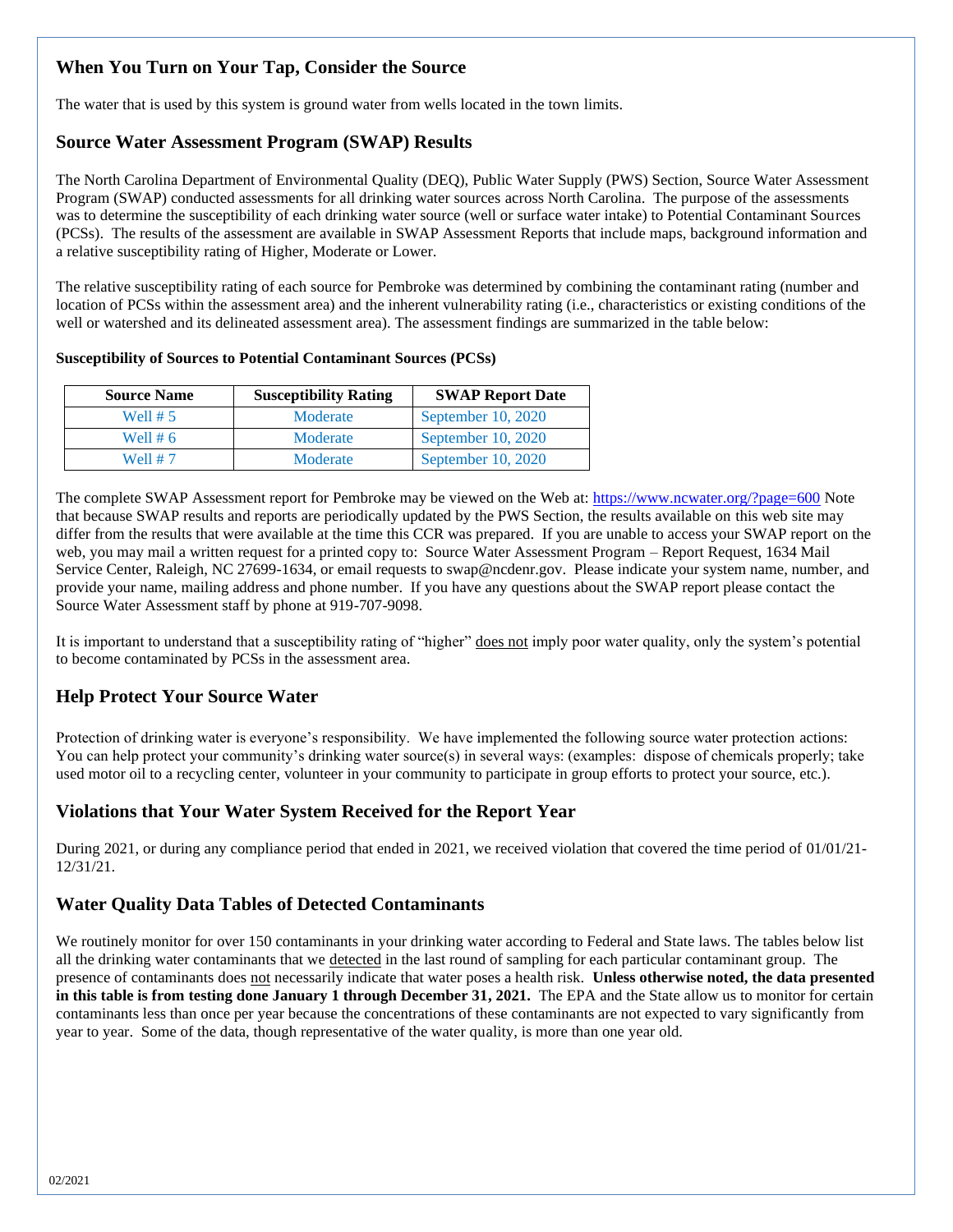### **Important Drinking Water Definitions:**

*Not-Applicable (N/A)* – Information not applicable/not required for that particular water system or for that particular rule.

*Non-Detects (ND)* - Laboratory analysis indicates that the contaminant is not present at the level of detection set for the particular methodology used.

*Parts per million (ppm) or Milligrams per liter (mg/L)* - One part per million corresponds to one minute in two years or a single penny in \$10,000.

*Parts per billion (ppb) or Micrograms per liter (ug/L)* - One part per billion corresponds to one minute in 2,000 years, or a single penny in \$10,000,000.

*Picocuries per liter (pCi/L)* - Picocuries per liter is a measure of the radioactivity in water.

*Action Level (AL) -* The concentration of a contaminant which, if exceeded, triggers treatment or other requirements which a water system must follow.

*Treatment Technique (TT)* **-** A required process intended to reduce the level of a contaminant in drinking water.

*Maximum Residual Disinfection Level (MRDL)* – The highest level of a disinfectant allowed in drinking water. There is convincing evidence that addition of a disinfectant is necessary for control of microbial contaminants.

*Maximum Residual Disinfection Level Goal (MRDLG)* – The level of a drinking water disinfectant below which there is no known or expected risk to health. MRDLGs do not reflect the benefits of the use of disinfectants to control microbial contaminants.

*Locational Running Annual Average (LRAA)* – The average of sample analytical results for samples taken at a particular monitoring location during the previous four calendar quarters under the Stage 2 Disinfectants and Disinfection Byproducts Rule.

*Maximum Contaminant Level (MCL)* - The highest level of a contaminant that is allowed in drinking water. MCLs are set as close to the MCLGs as feasible using the best available treatment technology.

*Maximum Contaminant Level Goal (MCLG)* - The level of a contaminant in drinking water below which there is no known or expected risk to health. MCLGs allow for a margin of safety.

### **Tables of Detected Contaminants**

### **REVISED TOTAL COLIFORM RULE:**

**Microbiological Contaminants in the Distribution System -** For systems that collect *less than 40* samples per month

| Contaminant (units)                              | <b>MCL</b><br>Violation<br>Y/N | Your<br>Water | MCLG           | MCL.                                                                                                                                                                                                                                                                                                                                                                                                                | Likely Source of<br>Contamination       |
|--------------------------------------------------|--------------------------------|---------------|----------------|---------------------------------------------------------------------------------------------------------------------------------------------------------------------------------------------------------------------------------------------------------------------------------------------------------------------------------------------------------------------------------------------------------------------|-----------------------------------------|
| Total Coliform Bacteria<br>(presence or absence) | N/A                            | N/A           | N/A            | $TT^*$                                                                                                                                                                                                                                                                                                                                                                                                              | Naturally present in the<br>environment |
| E. coli<br>(presence or absence)                 | N                              | Absent        | $\overline{0}$ | Routine and repeat samples are total<br>coliform-positive and either is E. coli-<br>positive or system fails to take repeat<br>samples following $E$ , <i>coli</i> -positive routine<br>sample or system fails to analyze total<br>coliform-positive repeat sample for E. coli<br>Note: If either an original routine sample<br>and/or its repeat samples(s) are $E$ . coli<br>positive, a Tier 1 violation exists. | Human and animal fecal waste            |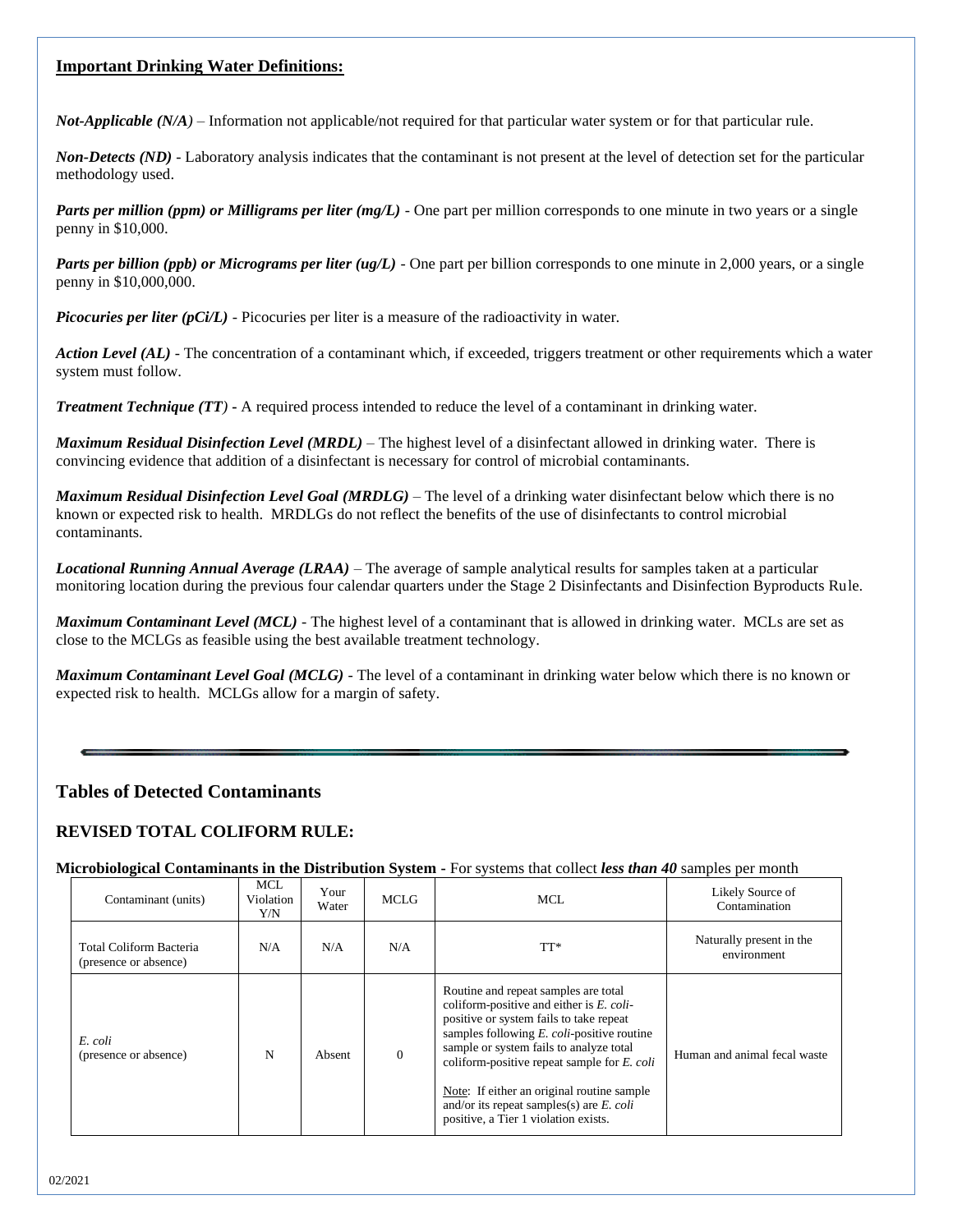### **Inorganic Contaminants**

**Well #5**

| Contaminant (units) | Sample<br>Date | <b>MCL</b><br>Violation<br>Y/N | Your<br>Water | Range<br>High<br>Low | <b>MCLG</b> | <b>MCL</b> | Likely Source of Contamination                                                                                                  |
|---------------------|----------------|--------------------------------|---------------|----------------------|-------------|------------|---------------------------------------------------------------------------------------------------------------------------------|
| Fluoride (ppm)      | 3/12/19        |                                | $1.74$ ppm    | $1.74 - 1.74$ ppm    |             |            | Erosion of natural deposits; water additive<br>which promotes strong teeth; discharge<br>from fertilizer and aluminum factories |

#### **Well # 7**

| Contaminant (units) | Sample<br>Date | MCL<br>Violation<br>Y/N | Your<br>Water | Range<br>High<br>Low | <b>MCLG</b> | <b>MCL</b> | Likely Source of Contamination                                                                                                  |
|---------------------|----------------|-------------------------|---------------|----------------------|-------------|------------|---------------------------------------------------------------------------------------------------------------------------------|
| Fluoride (ppm)      | 3/12/19        |                         | $1.74$ ppm    | 1.74-1.74 ppm        |             |            | Erosion of natural deposits; water additive<br>which promotes strong teeth; discharge<br>from fertilizer and aluminum factories |

#### **Nitrate/Nitrite Contaminants**

| Contaminant (units)            | Sample<br>Date | <b>MCL</b><br>Violation<br>Y/N | Your<br>Water | Range<br>High<br>Low | MCLG | <b>MCL</b> | Likely Source of Contamination                                                                    |
|--------------------------------|----------------|--------------------------------|---------------|----------------------|------|------------|---------------------------------------------------------------------------------------------------|
| Nitrate (as Nitrogen)<br>(ppm) | 9/30/21        | N                              | N/D           | N/A                  | 10   | 10         | Runoff from fertilizer use; leaching from<br>septic tanks, sewage; erosion of natural<br>deposits |
| Nitrite (as Nitrogen)<br>(ppm) | 9/30/21        | N                              | N/D           | N/A                  |      |            | Runoff from fertilizer use; leaching from<br>septic tanks, sewage; erosion of natural<br>deposits |

**Nitrate:** *Nitrate in drinking water at levels above 10 ppm is a health risk for infants of less than six months of age. High nitrate levels in drinking water can cause blue baby syndrome. Nitrate levels may rise quickly for short periods of time because of rainfall or agricultural activity. If you are caring for an infant you should ask advice from your health care provider.* 

#### **Lead and Copper Contaminants**

| Contaminant (units)                           | Sample Date    | Your<br>Water | Number of<br>sites found<br>above the<br>AL | MCLG | AL        | Likely Source of Contamination                                          |
|-----------------------------------------------|----------------|---------------|---------------------------------------------|------|-----------|-------------------------------------------------------------------------|
| Copper (ppm)<br>(90 <sup>th</sup> percentile) | $7/23 - 25/19$ | $0.393$ ppm   |                                             | 1.3  | $AL=1.3$  | Corrosion of household plumbing<br>systems; erosion of natural deposits |
| Lead (ppb)<br>(90 <sup>th</sup> percentile)   | $7/23 - 25/19$ | $4.20$ ppb    |                                             |      | $AI = 15$ | Corrosion of household plumbing<br>systems; erosion of natural deposits |

#### **Disinfectant Residuals Summary**

|                | Year<br>Sampled | MRDL<br>Violation<br>Y/N | Your<br>Water<br>(highest RAA) | Range<br>High<br>Low | <b>MRDLG</b> | <b>MRDL</b> | <b>Likely Source of Contamination</b>      |
|----------------|-----------------|--------------------------|--------------------------------|----------------------|--------------|-------------|--------------------------------------------|
| Chlorine (ppm) | 2021            | N                        | $1.7$ ppm                      | $0.4 - 1.7$ ppm      |              | 4.0         | Water additive used to<br>control microbes |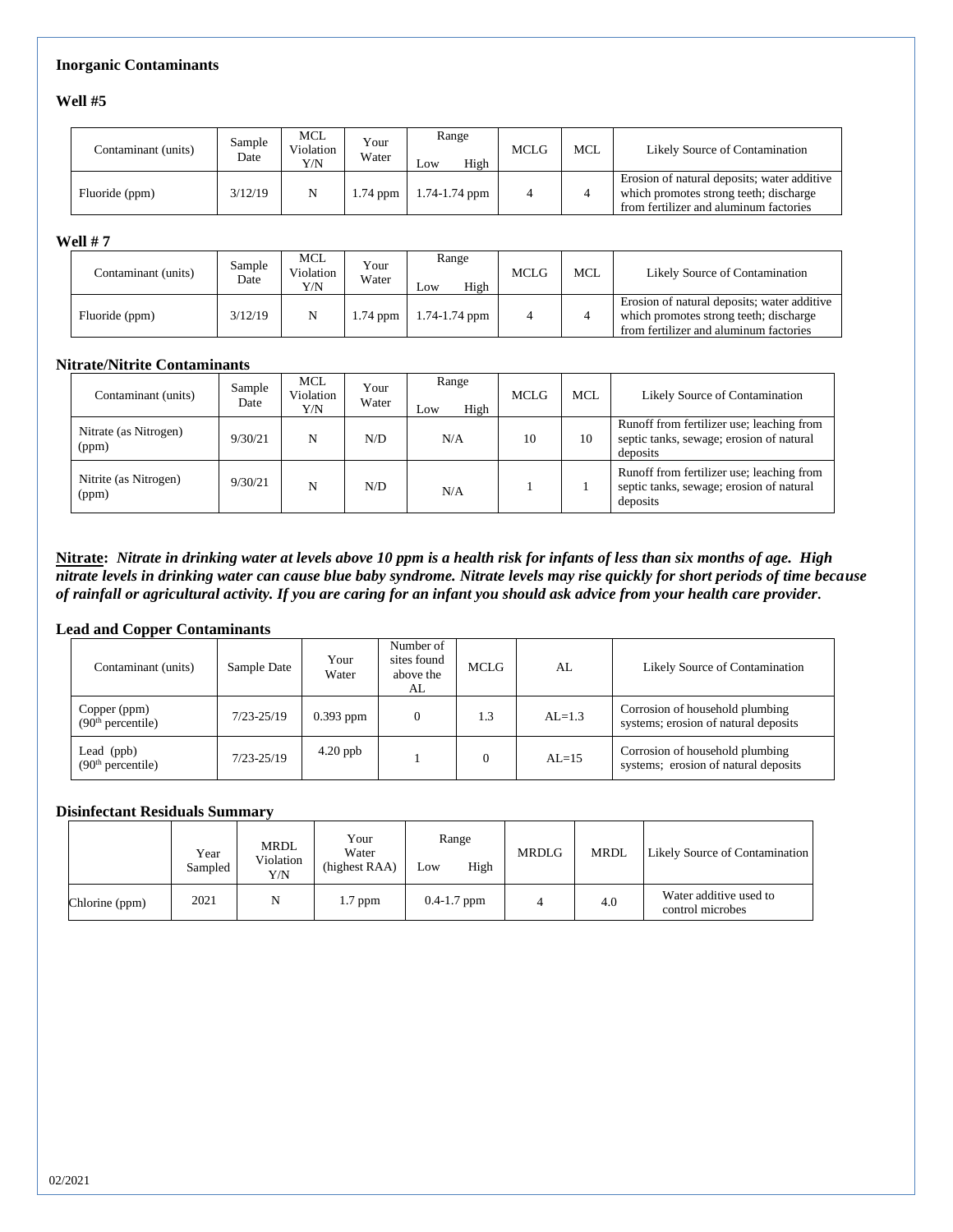| Stage 2 Disinfection Byproduct Compliance - Based upon Locational Running Annual Average (LRAA) |                 |                         |                                 |                      |             |     |                                             |
|-------------------------------------------------------------------------------------------------|-----------------|-------------------------|---------------------------------|----------------------|-------------|-----|---------------------------------------------|
| Disinfection<br><b>Byproduct</b>                                                                | Year<br>Sampled | MCL<br>Violation<br>Y/N | Your<br>Water<br>(highest LRAA) | Range<br>High<br>Low | <b>MCLG</b> | MCL | Likely Source of<br>Contamination           |
| TTHM (ppb)                                                                                      |                 |                         |                                 |                      | N/A         | 80  | Byproduct of drinking<br>water disinfection |
| Location                                                                                        |                 |                         |                                 |                      |             |     |                                             |
| <b>B01</b>                                                                                      | 2021            | N                       | $36.0$ ppb                      | $3.0 - 36.0$ ppb     | N/A         | 80  | Byproduct of drinking<br>water disinfection |
| <b>B02</b>                                                                                      | 2021            | N                       | $\theta$                        | $0-0$ ppm            | N/A         | 80  | Byproduct of drinking<br>water disinfection |
| HAA5 (ppb)                                                                                      |                 |                         |                                 |                      | N/A         | 60  | Byproduct of drinking<br>water disinfection |
| Location                                                                                        |                 |                         |                                 |                      |             |     |                                             |
| <b>B01</b>                                                                                      | 2021            | N                       | 3 ppb                           | 3 ppb                | N/A         | 60  | Byproduct of drinking<br>water disinfection |
| <b>B02</b>                                                                                      | 2021            | N                       | N/D                             | N/A                  | N/A         | 60  | Byproduct of drinking<br>water disinfection |

**For TTHM:** *Some people who drink water containing trihalomethanes in excess of the MCL over many years may experience problems with their liver, kidneys, or central nervous systems, and may have an increased risk of getting cancer.*

**For HAA5:** *Some people who drink water containing haloacetic acids in excess of the MCL over many years may have an increased risk of getting cancer.*

The PWS Section requires monitoring for other misc. contaminants, some for which the EPA has set national secondary drinking water standards (SMCLs) because they may cause cosmetic effects or aesthetic effects (such as taste, odor, and/or color) in drinking water. The contaminants with SMCLs normally do not have any health effects and normally do not affect the safety of your water**.**

#### **Other Miscellaneous Water Characteristics Contaminants**

#### **Well #5**

| Contaminant (units) | Sample Date | Your<br>Water | Range<br>High<br>Low | <b>SMCL</b>           |
|---------------------|-------------|---------------|----------------------|-----------------------|
| Iron $(ppm)$        | 3/12/19     | $0.459$ ppm   | $0.459 - 0.459$ ppm  | $0.3 \text{ mg/L}$    |
| Manganese (ppm)     | 3/12/19     | $0.01$ ppm    | $0.01 - 0.01$ ppm    | $0.05 \text{ mg/L}$   |
| Sodium (ppm)        | 3/12/19     | $11.9$ ppm    | $11.9$ ppm           | 6.5 to 8.5            |
| pH                  | 3/12/19     |               | 8.3                  | $6.5 \text{ to } 8.5$ |

### **Well #7**

| Contaminant (units) | Sample Date | Your<br>Water | Range<br>High<br>Low | <b>SMCL</b>           |
|---------------------|-------------|---------------|----------------------|-----------------------|
| Iron $(ppm)$        | 3/12/19     | $0.079$ ppm   | $0.079 - 079$ ppm    | $0.3 \text{ mg/L}$    |
| Manganese (ppm)     | 3/12/19     | N/D           | N/A                  | $0.05 \text{ mg/L}$   |
| Sodium (ppm)        | 3/12/19     | 11.3 ppm      | $11.3 - 11.3$ ppm    | N/A                   |
| pH                  | 3/12/19     | 7.15          | 7.15                 | $6.5 \text{ to } 8.5$ |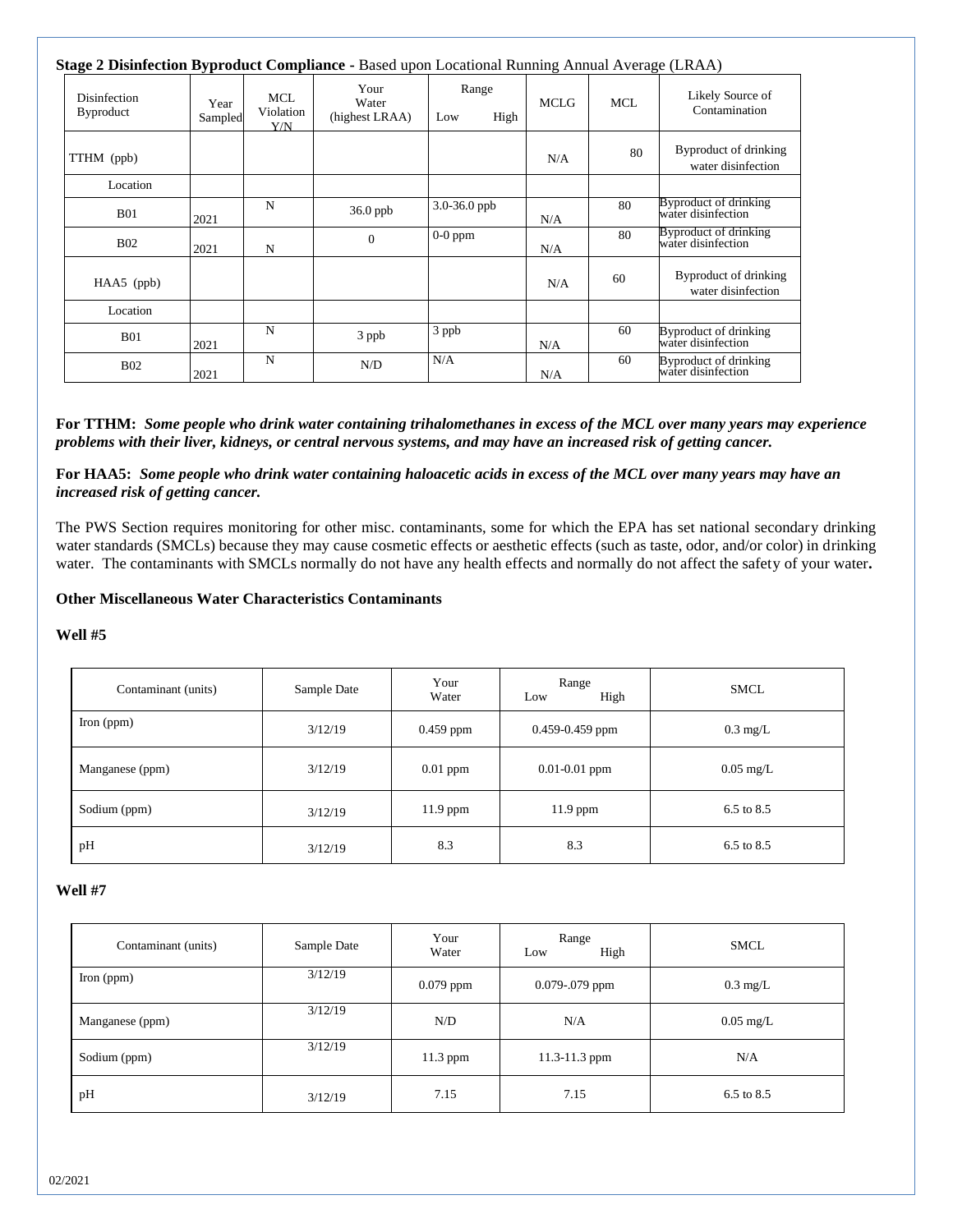# **Tables of Detected Contaminants for Robeson County**

# **REVISED TOTAL COLIFORM RULE:**

#### **Microbiological Contaminants in the Distribution System -** For systems that collect *less than 40* samples per month

| Contaminant (units)                              | <b>MCL</b><br>Violation<br>Y/N | Your<br>Water | <b>MCLG</b> | MCL.                                                                                                                                                                                                                                                                                                                                                                                                                      | Likely Source of<br>Contamination       |
|--------------------------------------------------|--------------------------------|---------------|-------------|---------------------------------------------------------------------------------------------------------------------------------------------------------------------------------------------------------------------------------------------------------------------------------------------------------------------------------------------------------------------------------------------------------------------------|-----------------------------------------|
| Total Coliform Bacteria<br>(presence or absence) |                                | N/A           | N/A         | TT*                                                                                                                                                                                                                                                                                                                                                                                                                       | Naturally present in the<br>environment |
| E. coli<br>(presence or absence)                 |                                |               |             | Routine and repeat samples are total<br>coliform-positive and either is $E$ . coli-<br>positive or system fails to take repeat<br>samples following $E$ . <i>coli</i> -positive routine<br>sample or system fails to analyze total<br>coliform-positive repeat sample for $E$ . coli<br>Note: If either an original routine sample<br>and/or its repeat samples(s) are $E$ . coli<br>positive, a Tier 1 violation exists. | Human and animal fecal waste            |

\* If a system collecting fewer than 40 samples per month has two or more positive samples in one month, an assessment is required.

#### **Inorganic Contaminants – Robeson County**

| Contaminant (units) | Sample<br>Date | MCL<br>Violation<br>Y/N | Your<br>Water | Range<br>High<br>Low | MCLG | <b>MCL</b> | Likely Source of Contamination                                                                                                  |
|---------------------|----------------|-------------------------|---------------|----------------------|------|------------|---------------------------------------------------------------------------------------------------------------------------------|
| Fluoride (ppm)      |                |                         |               |                      |      |            | Erosion of natural deposits; water additive<br>which promotes strong teeth; discharge<br>from fertilizer and aluminum factories |

### **Nitrate/Nitrite Contaminants – Robeson County**

| Contaminant (units)            | Sample<br>Date | MCL<br>Violation<br>Y/N | Your<br>Water | Low | Range<br>High | MCLG | <b>MCL</b> | Likely Source of Contamination                                                                    |
|--------------------------------|----------------|-------------------------|---------------|-----|---------------|------|------------|---------------------------------------------------------------------------------------------------|
| Nitrate (as Nitrogen)<br>(ppm) |                |                         |               |     |               | 10   | 10         | Runoff from fertilizer use; leaching from<br>septic tanks, sewage; erosion of natural<br>deposits |
| Nitrite (as Nitrogen)<br>(ppm) |                |                         |               |     |               |      |            | Runoff from fertilizer use; leaching from<br>septic tanks, sewage; erosion of natural<br>deposits |

#### **Lead and Copper Contaminants – Robeson County**

| Contaminant (units)                           | Sample Date | Your<br>Water | Number of<br>sites found<br>above the<br>AL | <b>MCLG</b> | AL        | Likely Source of Contamination                                          |
|-----------------------------------------------|-------------|---------------|---------------------------------------------|-------------|-----------|-------------------------------------------------------------------------|
| Copper (ppm)<br>(90 <sup>th</sup> percentile) |             |               |                                             | 1.3         | $AL=1.3$  | Corrosion of household plumbing<br>systems; erosion of natural deposits |
| Lead (ppb)<br>(90 <sup>th</sup> percentile)   |             |               |                                             |             | $AI = 15$ | Corrosion of household plumbing<br>systems; erosion of natural deposits |

#### **Radiological Contaminants – Robeson County**

| Contaminant (units)                                                       | Sample<br>Date | <b>MCL</b><br>Violation<br>Y/N | Your<br>Water | Range<br>Low | High | MCLG     | <b>MCL</b> | Likely Source of Contamination            |
|---------------------------------------------------------------------------|----------------|--------------------------------|---------------|--------------|------|----------|------------|-------------------------------------------|
| Alpha emitters $(pCi/L)$<br>(Gross Alpha Excluding)<br>Radon and Uranium) |                |                                |               |              |      | $\Omega$ | 15         | Erosion of natural deposits               |
| Beta/photon emitters<br>(pCi/L)                                           |                |                                |               |              |      | 0        | $50*$      | Decay of natural and man-made<br>deposits |
| Combined radium $(pCi/L)$                                                 |                |                                |               |              |      | $\Omega$ |            | Erosion of natural deposits               |
| Uranium $(pCi/L)$                                                         |                |                                |               |              |      |          | 20.1       | Erosion of natural deposits               |

\* Note: The MCL for beta/photon emitters is 4 mrem/year. EPA considers 50 pCi/L to be the level of concern for beta particles.